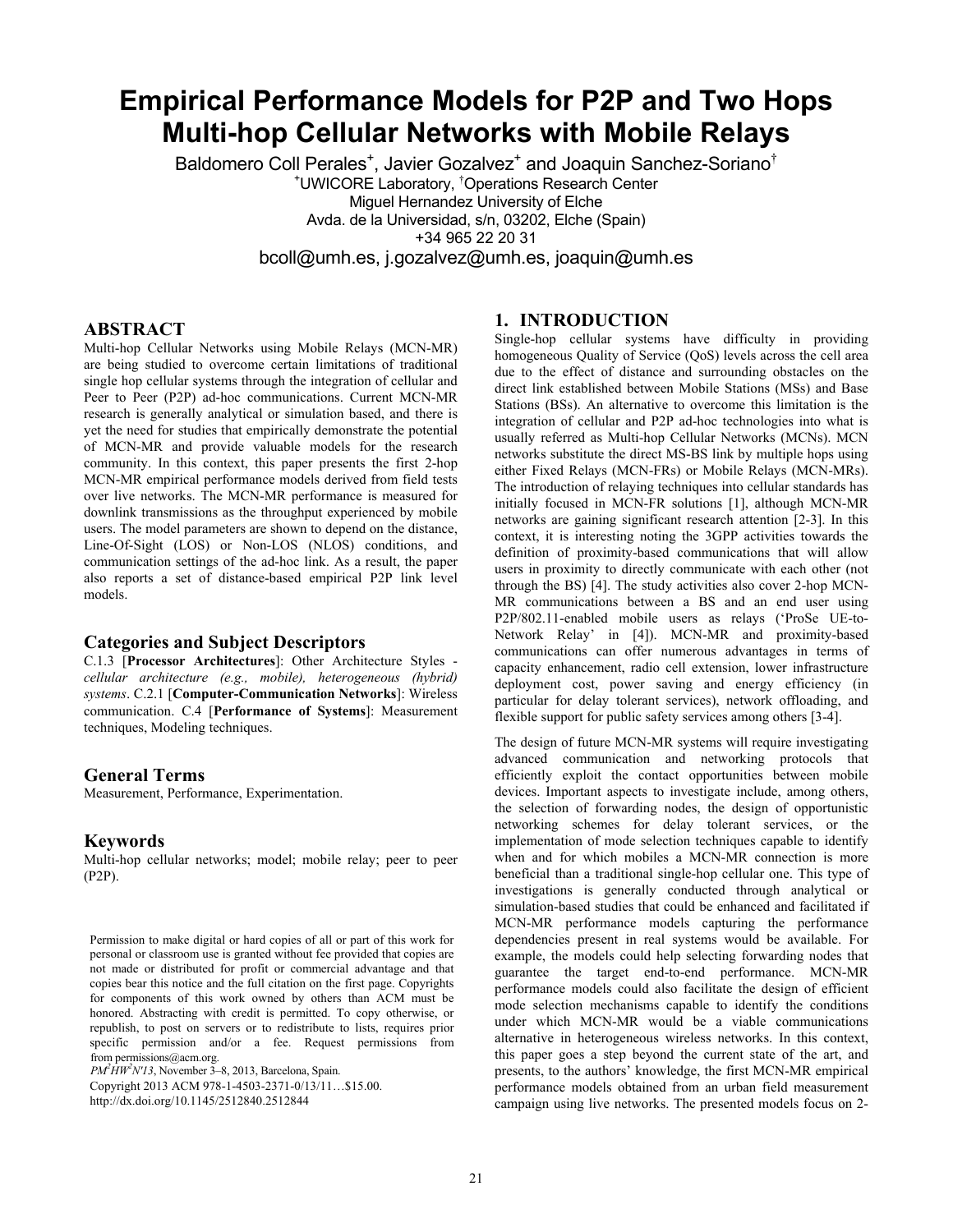hop MCN-MR communications, and differentiate between LOS and NLOS conditions between the forwarding and destination nodes. The MCN-MR performance modeling reported in this paper shows that the MCN-MR performance strongly depends on the P2P ad-hoc conditions and quality. As a result, the paper also presents empirical P2P link level models (under LOS and NLOS conditions) based on the distance between nodes.

# **2. RELATED WORK**

Previous studies have reported the advantages that MCN-MR networks could provide over traditional cellular architectures. However, these studies are generally analytical or simulation based, and therefore cannot completely capture the performance dependencies present in real systems. The first experimental evaluation of MCN technologies is reported in [5] where the authors present a Long Term Evolution (LTE)-Advanced prototype using fixed relays. The conducted experiments demonstrate that MCN-FR systems can significantly improve the coverage and capacity of cellular systems. Similar results are shown in [6] using an LTE Time Division Duplex (TDD) in-band FR prototype. The conducted measurements allowed identifying the need to strategically locate FR nodes at the cell edge under LOS conditions with the BS in order to maximize capacity and end-user QoS. The work presented in [5] also showed the impact of the distance and operating conditions between the fixed relay and the mobile user on the end-to-end performance.

Recent studies have looked at the potential of mobile devices. For example, [7] introduced the Cool-Tether platform designed to study the energy performance of a proposed mixed cellular and 802.11 architecture. The study demonstrates that the reverse infrastructure-mode adopted in Cool-Tether minimizes energy consumption of mobile devices, but does not analyze the end-toend quality of service performance. Another interesting development is Qualcomm's FlashLinQ [8] technology. The technology, now being evolved into LTE-Direct, enables mobile devices to automatically discover neighboring terminals and communicate with them (with/without infrastructure support). This type of device-to-device technologies, once designed and implemented, will represent an important step towards future MCN-MR systems. An experimental demonstration of the potential of MCN-MR technologies has only been recently presented by the authors in [9]. In [9], the authors quantify and validate the benefits that MCN-MR can provide over traditional cellular systems in terms of extended radio coverage, reduced energy consumption, and improved QoS at large distances to the serving BS, in indoor environments, under NLOS propagation conditions, and while crossing handover areas. Thanks to the availability of a unique MCN-MR experimental testbed, the authors go a step beyond in this study, and present the first MCN-MR empirical performance models obtained from an urban field measurement campaign using live networks. The employed testbed allows geo-referencing the cellular and P2P ad-hoc performance measurements using GPS devices (Bluetooth and USB) connected to the mobile nodes. The GPS logged data has been essential to derive distance-based models of the end-user MCN-MR performance and the P2P ad-hoc link level quality.

# **3. MCN-MR FIELD TESTS**

# **3.1 Testing Environment**

A large set of field trials has been conducted in the city of Elche (Spain) using Orange's live cellular network and the mHOP testbed [9]. Figure 1 illustrates the 2-hop MCN-MR testing environment, which includes a static Hybrid Node (HN) and a mobile Destination Node (DN) experiencing LOS or NLOS conditions with the HN. The communications link with the BS is established through Orange's HSDPA network, while the ad-hoc link uses IEEE802.11g technology at  $2.4$ GHz<sup>1</sup>.

The HN acts as a gateway between the cellular and ad-hoc links. The HN is implemented in a Linux standard laptop using a Nokia 6720c terminal with Nemo Handy (http://www.anite.com) as modem for the HSDPA (release 5) cellular link. In addition to their built-in wireless interface (used for monitoring transmitted and received packets), the laptops have been equipped with a Wireless ExpressCard for the ad-hoc transmissions (a virtual interface of this external card is also used for monitoring). The Wireless ExpressCard is controlled by the Ath9k driver that implements adaptive schemes to dynamically modify the 802.11g ad-hoc data rate and transmission power based on the link quality conditions (additional field tests were conducted fixing the data rate and the transmission power). The HN implements modified routing tables in order to forward in real-time the data received from the cellular link to the 802.11 ad-hoc link. The HN also incorporates two GPS receivers for the cellular and 802.11 interfaces. The Linux libraries *libpcap* and *libgps* have been used to develop a sniffing and a GPS application respectively. The sniffing application continuously monitors the 802.11 performance, while the GPS application allows tracing the position of the node and geo-referencing all the logged radio measurements with a periodicity of 1 Hz. The mobile DN includes the same functionalities as the HN except for the cellular modem.



**Figure 1. Field testing environment.** 

The field tests were conducted in a four-lane avenue close to the University. This avenue ensured LOS conditions between the HN and the mobile DN when both were located at the same side of the avenue. The NLOS conditions were achieved locating the HN and the mobile DN in opposite sidewalks of the avenue, with vehicles continuously crossing over and dense vegetation in the avenue's median. The HN remains in a static position during the tests (tests for different locations of the HN have been conducted). The

1

<sup>&</sup>lt;sup>1</sup> An objective of this study was to derive the models using live cellular networks. At the time of conducting this study, no LTE deployment was active in Spain. Ad-hoc P2P connections were established using 802.11 technologies since cellular device-todevice solutions are not yet available, or even standardized.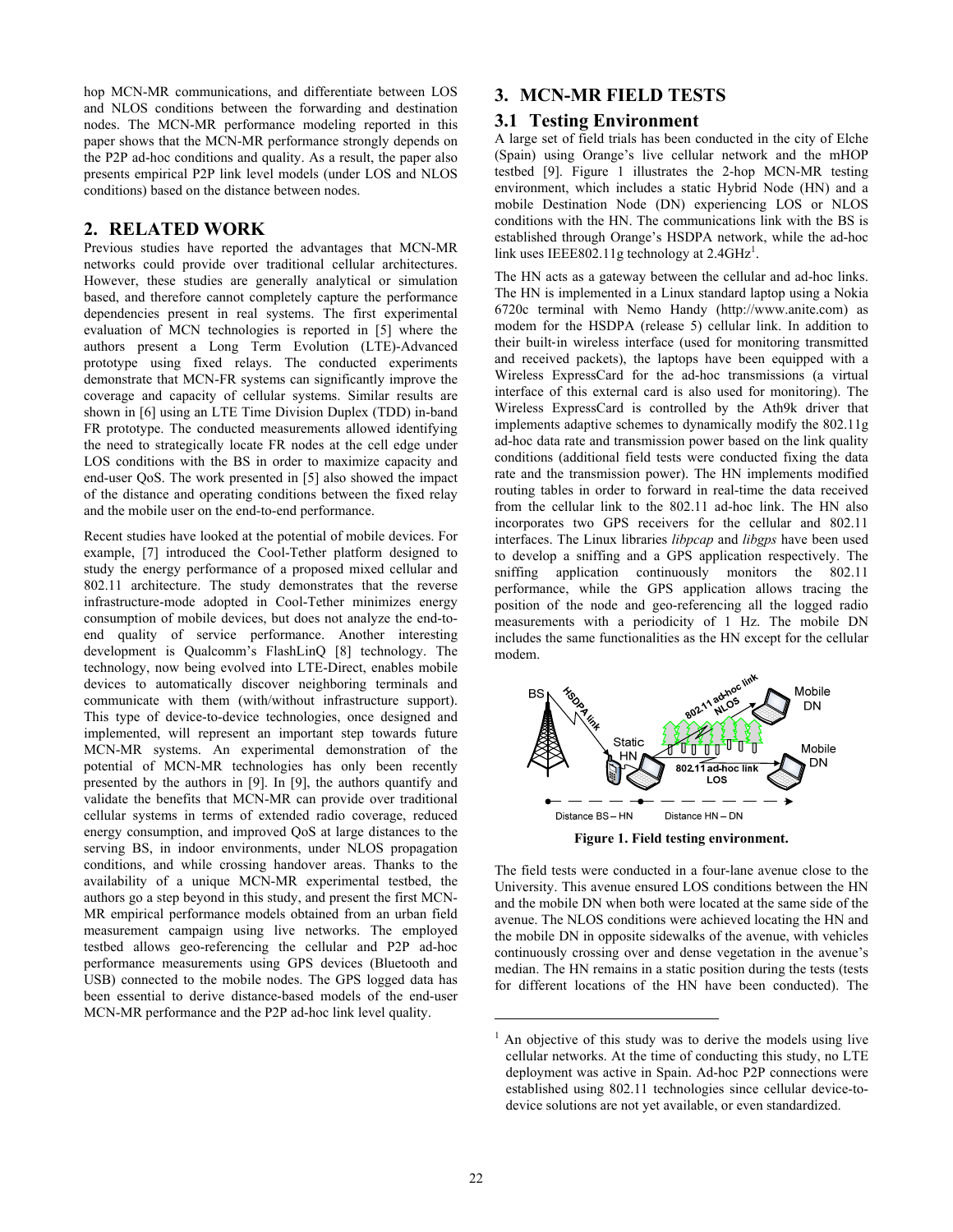mobile DN moves away from the location of the HN until the 802.11 ad-hoc link with the HN is lost. During the tests, UDP traffic is downloaded from a server managed and located at the UWICORE lab. UDP traffic was selected since it allows identifying the radio link that represents the bottleneck of a multihop transmission. In addition, UDP traffic maximizes the transmission data rate since the datagrams sent by the traffic source do not require an end-to-end acknowledgment [10].

#### **3.2 MCN-MR Performance**

The MCN-MR performance is measured in terms of the throughput experienced by the mobile DN. Initial tests showed that the HSDPA radio resources assigned to mobile users depend on their channel quality. However, the percentage of time that these resources were actually been used by each user (usage) depends on the operator's radio resource management policy. For example, the conducted measurements showed that under certain conditions, the network assigned more codes to a user at the cell edge experiencing bad link quality than to a user close to the BS. This policy resulted in that both users obtained similar throughput levels despite their different link quality conditions. To reduce the impact of resource management policies, and capture the cellular performance dependence with the channel quality, the MCN-MR throughput is here computed as the ratio between the measured MCN-MR user throughput and the usage of the cellular resources [9].

Figure 2 shows, for one of the conducted tests, the MCN-MR throughput experienced by the mobile DN when its 802.11 ad-hoc link with the HN operates under LOS (Figure 2.a) and NLOS (Figure 2.b) conditions. The MCN-MR throughput is depicted as



**b) NLOS conditions between HN-DN** 



a function of the distance between the HN and the DN (the DN begins the test close to the HN). The reported measurements are averaged over time period of 1 second given the GPS updating rate (1Hz). Figure 2 also represents the average throughput of the HSDPA cellular link measured at the HN  $(\overline{Thr_{HN}})$  and its standard deviation. The depicted results show that the MCN-MR throughput at the mobile DN is first upper-bounded by the cellular performance at the HN. However, the MCN-MR throughput decreases with the distance, with the reduction starting at smaller distances to the HN under NLOS conditions than under LOS. This is due to the more challenging NLOS propagation conditions, and the consequent lower received signal levels. The distance at which the MCN-MR throughput operates below  $\overline{Thr_{HN}}$  is referred in the paper as the critical distance. A large set of field tests have been conducted for different locations of the HN (200, 500 and 800m). Varying the location of the HN resulted in different  $\overline{Thr_{H1}}$ and MCN-MR throughput at the DN. However, similar trends to that depicted in Figure 2 were always appreciated.

#### **4. MCN-MR PERFORMANCE MODELING**

As previously mentioned, all field tests exhibited similar performance trends as those shown in Figure 2. The performance curve has a symmetric S shape. There are several mathematical functions that model such shape, and can be grouped into three broad categories: exponential, piecewise-defined, and sigmoid functions. To model the MCN-MR throughput performance at the DN, a function from each of these categories has been selected. More complex functions can also provide good fits, but the selected ones provide a reasonable trade-off between accuracy and analytical-simulation tractability. In particular, the following functions have been selected:

•Exp function:

$$
Exp(p_1, p_2, d) = A \cdot e^{-(p_1 \cdot d)^{p_2}}, \forall d \in \{0, ..., M\}
$$
 (1)

•Part function:

Part 
$$
(p_1, p_2, d)
$$
 = 
$$
\begin{cases} A & d < p_1 \\ k \left( \frac{1}{d} - \frac{1}{p_2} \right) & p_1 \le d < p_2, \forall d \in \{0, ..., M\} \\ 0 & p_2 \le d \end{cases}
$$
 (2)

where  $k = A / (1 / P_1 - 1 / P_2)$ 

•Sig function:

$$
Sig(p_1, p_2, d) = A \cdot \left[ 1 - \frac{1}{1 + e^{-p_1(d - p_2)}} \right], \ \forall d \in \{0, ..., M\}
$$
 (3)

*d* represents the distance in meters between the static HN and the mobile DN, and *A* the upper asymptote or  $\overline{Thr_{HN}}$ .  $p_1$  and  $p_2$  are the variables or fitting parameters that modify the characteristics of the S-shaped functions: (i) length of the upper asymptote (i.e. distance at which the MCN-MR throughput starts decreasing or critical distance), (ii) slope of the curve (i.e. how fast the MCN-MR throughput degrades), and (iii) the start of the lower asymptote (i.e. distance at which the MCN-MR connectivity is lost). The  $(p_1, p_2)$  parameters of the Part function refer to the (i) and (iii) characteristics. The relation between  $(p_1, p_2)$  and the characteristics of the S-shaped function is not so direct for the Exp and Sig functions [11].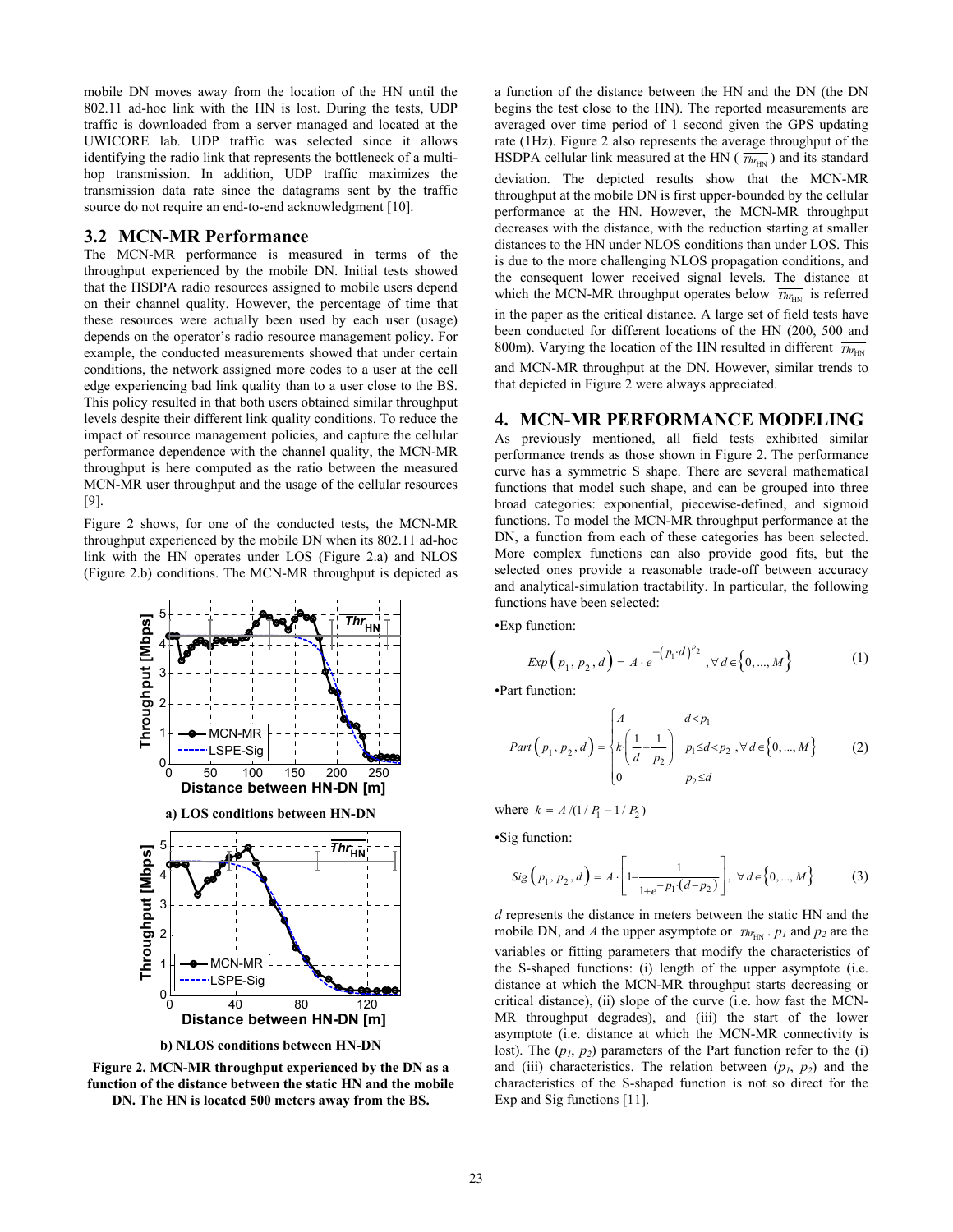The curve fitting technique has been selected to derive the fitting parameters that minimize the residue/error between the measured data and the proposed modeling functions. The curve fitting techniques distinguish themselves by the estimator used to calculate the error. The least-square estimator produces the maximum-likelihood estimate of the parameters when the errors are distributed all along the modeling function, as it is the case of the MCN-MR field measurements here reported. As a result, the Least-Square Parameter Estimation (LSPE) technique has been used to derive the fitting parameters  $(p_1, p_2)$  for each of the selected functions  $(j \in \{Exp, Part, Sig\})$ . The error  $(e)$  is computed following the mean of the least-square estimator:

$$
e_j = \sqrt{\frac{\sum_{d=0}^{M} (f_j(p_1, p_2, d) - g(d))^2}{M}}
$$
(4)

where  $f_j(p_1, p_2, d)$  represents the modeling functions and  $g(d)$ represents the measured data (in this case, the MCN-MR throughput experienced at the mobile DN).

Figure 2 shows that LSPE achieves a good match between the MCN-MR throughput at the mobile DN and the Sig function under LOS and NLOS conditions (a similar match is also obtained between the MCN-MR throughput at the mobile DN and the Part and Exp functions). The same LSPE process has then been conducted for all field tests, which results in a set of fitting parameters  $(p^i_1, p^i_2)_j$  and errors  $e^i_j$  ( $\forall i \in \{1,...N\}$ , with N representing the number of conducted field tests<sup>2</sup>). For each of the selected functions, the obtained results are grouped based on the visibility conditions between the static HN and the mobile DN, and the different locations of the static HN. Clear differences were appreciated between the  $(p_1, p_2)$  parameters obtained under LOS and NLOS conditions. However, only small differences were obtained for different locations of the static  $HN<sup>3</sup>$  despite the fact that the cellular throughput at the HN varies with the distance to the BS (Figure 3). As a result, the  $(p_1, p_2)$  parameters for the different locations of the static HN have been grouped.



**Figure 3. HSDPA throughput measurements with the distance.** 

Table 1. 2-hop MCN-MR  $(p_1, p_2)$  parameters

| <b>Function</b> | LOS            |                        | <b>NLOS</b>   |                        |
|-----------------|----------------|------------------------|---------------|------------------------|
|                 | $(p_1, p_2)$   | <b>Error</b><br>[Mbps] | $(p_1, p_2)$  | <b>Error</b><br>[Mbps] |
| Exp             | (0.005, 12.05) | 0.644                  | (0.012, 6.53) | 0.440                  |
| Part            | (157.9, 230.8) | 0.643                  | (60.6, 113.8) | 0.448                  |
| Sig             | (0.12, 186.99) | 0.633                  | (0.12, 79.67) | 0.436                  |

<sup>2</sup> In total, more than 60 tests were conducted.

 $\overline{a}$ 

Table 1 summarizes the average of the resulting fitting parameters  $(p_1, p_2)$  for the selected functions under LOS and NLOS conditions of the ad-hoc link. Table 1 also depicts the average of the errors between the selected functions and the measured data under LOS and NLOS conditions when using the resulting fitting parameters. The results reported in Table 1 show that the Sig function provides the lower error under LOS and NLOS conditions. As a result, this study proposes to model the 2-hop MCN-MR throughput performance experienced at a mobile DN using the Sig function reported in (5) with the fitting parameters shown in Table 1 under LOS and NLOS conditions. For the Sig function's fitting parameters, the critical distance is equal to 156 meters and 52 meters under LOS and NLOS conditions respectively. In (5), *d* represents the HN-DN separation distance.

$$
\text{MCN-MR} \text{ } \text{Thr} \left( p_1, p_2, d \right)_{\text{2-hop DN}} = \overline{\text{Thr}_{\text{HN}}} \cdot \left[ 1 - \frac{1}{1 + e^{-p_1 \cdot (d - p_2)}} \right] \tag{5}
$$

The  $\overline{Thr_{HN}}$  parameter in (5) represents the average HSDPA throughput measured at the static HN. As shown in Figure 3, its value depends on the actual position of the static HN and can be modeled as follows<sup>4</sup>:

$$
\overline{Thr_{HN}}(d) = \begin{cases} 6.5 & \text{if } d < 350m \\ -0.01 \cdot d + 10 & \text{if } d \ge 350m \end{cases}
$$
 (6)

with *d* representing the distance between the HN and the serving BS. Those interested in using the 2-hop MCN-MR throughput performance model proposed in (5) could use the  $\overline{T_{H_{\text{H}_{\text{NN}}}}}$ measurements depicted in Figure 3 and modeled in (6), or use their own cellular measurements. It is important emphasizing that the derived model can be used for different locations of the static HN since as previously discussed the  $(p_1, p_2)$  parameters do not depend on  $\overline{Thr_{HN}}$ .

### **4.1 Validation tests**

To validate the proposed MCN-MR performance model, additional tests were carried out at another location with a different serving BS. Figure 4 shows the MCN-MR performance measured at one of these additional tests, and compares it with the proposed model. The figure shows an adequate matching between the proposed model and the measured performance. For the performed additional tests, the obtained average error was in line with the results reported in Table 1. In particular, the average error was equal to 0.66Mbps under LOS conditions and 0.51Mbps under NLOS conditions. The obtained results show then that the proposed empirical model is capable to adequately model the MCN-MR performance at locations with different morphology and operating conditions.

#### **4.2 IEEE 802.11g Fixed Transmission Mode**

The previous models were obtained using the default configuration of the 802.11g cards used in the mHOP testbed. Such configuration adapts the transmission parameters (data rate and transmission power) based on the experienced link quality conditions. In this context, it is of interest checking whether the 2 hop MCN-MR throughput performance models follow similar

 $\overline{a}$ 

<sup>3</sup> For example, the difference was smaller than 10m for the Part function.

<sup>4</sup> The HSDPA throughput measurements here reported are computed as the ratio between the measured HSDPA user throughput and the usage of cellular resources.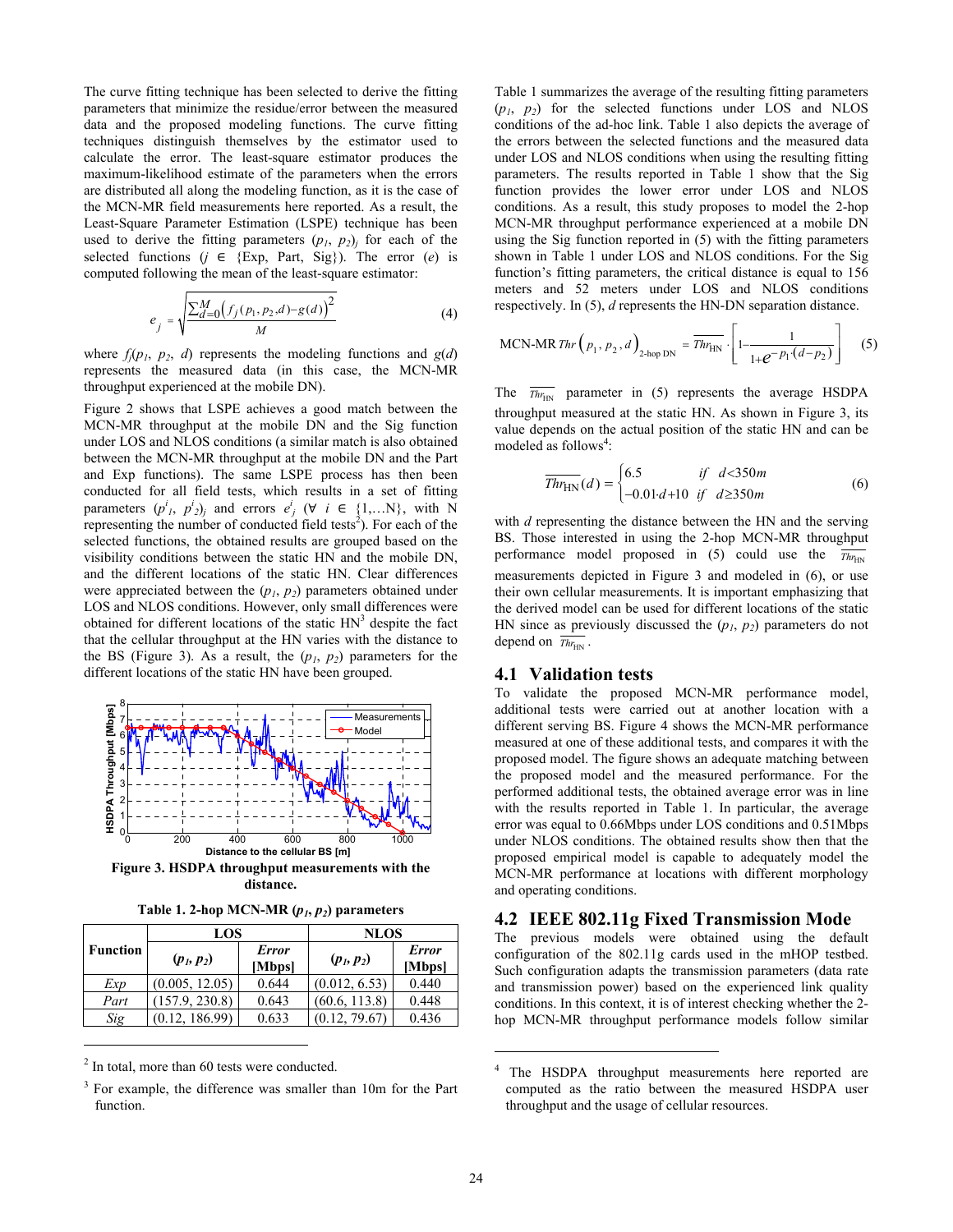

**Figure 4. Validation of the MCN-MR performance model at a different location and serving BS. The HN was located 400 meters away from the BS.** 

trends when operating with fixed transmission power levels and data rates. Additional field tests have therefore been conducted under similar conditions as those reported in previous sections and illustrated in Figure 1. The IEEE 802.11g transmission power was fixed to 19dBm (19dBm was previously the power limit, but the actual transmission power was dynamically modified) and the data rate to 48 and 54Mbps. The obtained measurements showed indeed similar trends as those observed when the 802.11g adaptive scheme was active and represented in Figure 2. As a result, the same LPSE curve fitting process using the Sig function has been applied to these measurements. Table 2 reports the obtained fitting parameters. In this case, the critical distance is equal to 125 (LOS) and 50 (NLOS) meters when the mobile nodes communicate using the 54Mbps data rate. A 48Mbps data rate results in a critical distance of 143 (LOS) and 65 (NLOS) meters. In addition, the decreasing slope of the MCN-MR throughput at the DN (related with the  $p_l$  parameter) is greater when the mobile nodes uses the 54Mbps data rate than when using the 48Mbps one. This is due to the more robust modulation and coding scheme used by the 48Mbps data rate.

Table 2. 2-hop MCN-MR  $(p_1, p_2)$  parameters with fixed IEEE **802.11g transmission mode** 

| $54Mbps - 19dBm$                   |                        | $48Mbps - 19dBm$ |                        |  |
|------------------------------------|------------------------|------------------|------------------------|--|
| $(p_1, p_2)$                       | <b>Error</b><br>[Mbps] | $(p_1, p_2)$     | <b>Error</b><br>[Mbps] |  |
| $\textbf{LOS} \mid (0.12, 156.01)$ | 0.637                  | (0.07, 195.45)   | 0.672                  |  |
| <b>NLOS</b> (0.15, 78.93)          | 0.446                  | (0.13, 98.5)     | 0.373                  |  |

# **5. P2P LINK LEVEL MODELING IN MCN-MR COMMUNICATIONS**

The MCN-MR performance has been shown to strongly depend on the conditions experienced between mobile relays. It is therefore of interest to analyze and characterize the P2P ad-hoc communications between the static HN and the mobile DN in the 2-hop MCN-MR scenario illustrated in Figure 1. The conducted field tests focused on downlink MCN-MR transmissions from the BS to the DN. In this context, it is important remembering that the MCN-MR performance is upper-bounded by the cellular throughput, and so is the P2P 802.11 throughput performance. The P2P communications characterization and modeling focuses then on the IEEE 802.11g Data Rate, Packet Error Ratio (PER) and Receive Signal Strength Indicator (RSSI). Other studies have previously modeled different aspects of 802.11 communications. For example, [12] characterizes the performance of Minstrel (the algorithm implemented on the mHOP 802.11 nodes to select the Data Rate) for different transmission power configurations and fixed separation distances between the 802.11g devices. PER and RSSI 802.11 models can be found in the literature, although PER models are mainly derived as a function of the packet-length and/or physical-level metrics (e.g. Signal to Noise Ratio) [13-14]. The P2P 802.11 models here presented complement existing models by modeling P2P 802.11 communications as a function of the distance between mobile relays. Characterizing the P2P communications as a function of the distance between mobile relays can facilitate the use of the models in analytical and simulation-based studies.

The IEEE 802.11g Data Rate represents the transmission mode used in the ad-hoc communication between the static HN and the mobile DN. IEEE 802.11g defines twelve possible combinations of modulation and coding schemes that result in the following set



**Figure 5. IEEE 802.11g Data Rate.**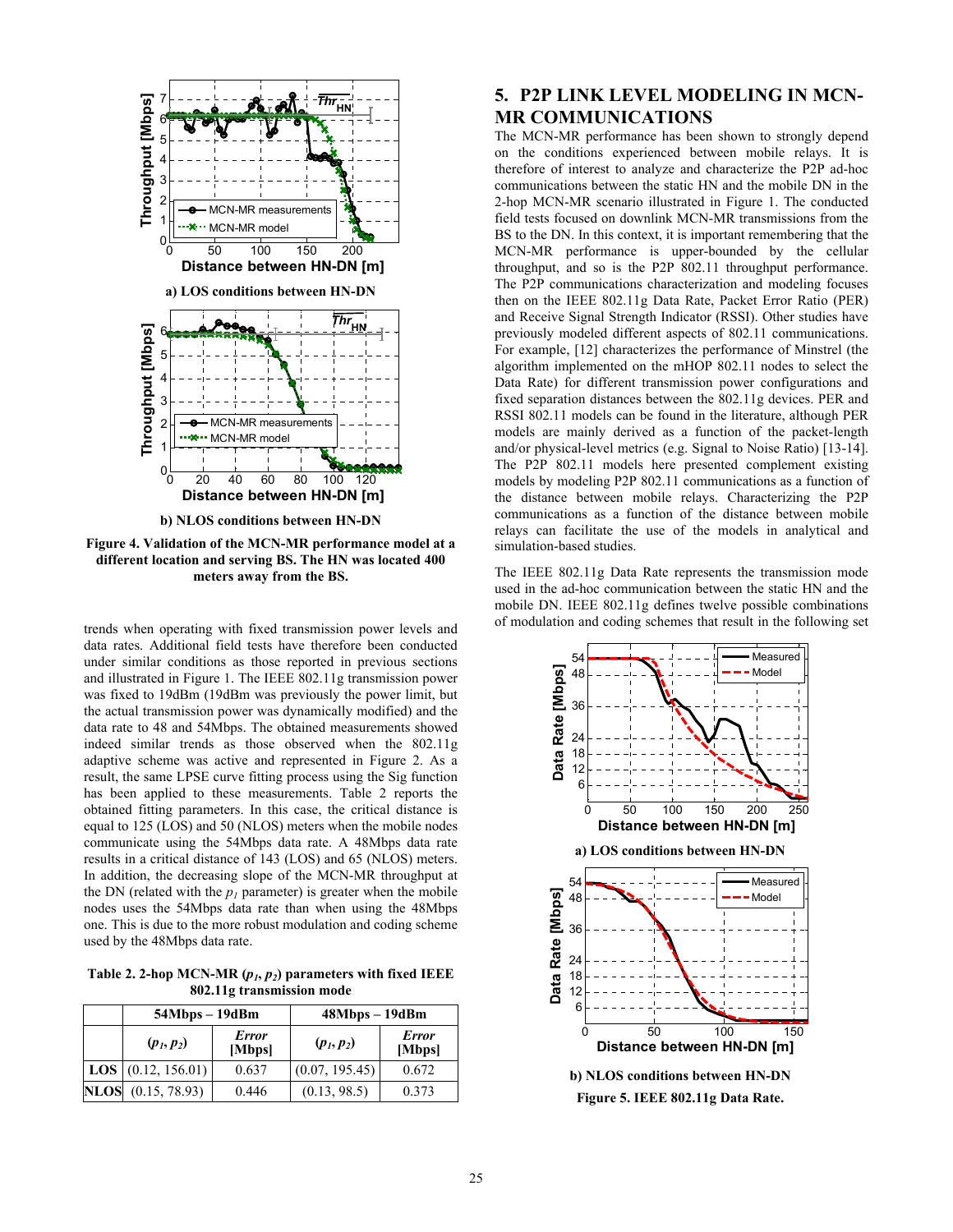of eligible data rates: {54, 48, 36, 24, 18, 12, 9, 6; 11, 5.5, 2, 1} Mbps. As previously mentioned, the 802.11 card's Ath9k driver dynamically selects the IEEE 802.11g Data Rate based on the link quality conditions. Figure 5 shows, for one of the conducted tests, the measured Data Rate when the 802.11g ad-hoc link between the HN and mobile DN operates under LOS and NLOS conditions. The Data Rate is depicted as a function of the distance between the static HN and the mobile DN. The depicted results show that the IEEE 802.11g Data Rate is initially set to 54Mbps. However, more robust transmission modes are used with the increasing distance between the HN and the DN. The more challenging NLOS propagation conditions result in the adaptation of the Data Rate at smaller distances, which is consistent with the earlier MCN-MR throughput reduction depicted in Figure 2 under NLOS conditions. The extracted measurements show similar properties to the S-shaped mathematical functions used to model the 2-hop MCN-MR performance. As a result, the LSPE curve fitting process using the Exp, Part and Sig functions has also been applied to derive the 802.11g Data Rate models. The smoother pass from the upper asymptote to the slope of the curve (Figure 5.b) results in that the Sig function provides the best match with the IEEE 802.11g Data Rate under NLOS conditions. The IEEE 802.11g Data Rate model is therefore represented in (7) with the fitting  $(p_1, p_2)$  parameters equal to  $(0.076, 63.97)$  (resulting in an average error equal to 1.3Mbps). The measurements reported in Figure 5.a for LOS conditions were better fitted with the Part function. As a result, the IEEE 802.11g Data Rate under LOS conditions is modeled by (8), with the fitting parameters being equal to (78.47, 270.85) (resulting in an average error equal to 3.95Mbps). In both models (7 and 8), *d* represents the distance between the HN and the DN, and the upper asymptote (*A*) is set to 54Mbps. The derived models are also depicted in Figure 5 showing an adequate match with the measurements.



$$
DataRate_{NLOS}(p_1, p_2, d) = 54 \cdot \left[1 - \frac{1}{1 + e^{-p_1(d - p_2)}}\right]
$$
 (7)

$$
DataRate_{LOS}\left(p_1, p_2, d\right) = \begin{cases} 54 & d < p_1 \\ k\left(\frac{1}{d} - \frac{1}{p_2}\right) & p_1 \le d < p_2 \\ 0 & p_2 \le d \end{cases}
$$
 (8)

The PER has been measured in the HN as the ratio between the data packets retransmitted and the total number of data packets transmitted (including retransmissions) [13]. A data packet retransmission is required if the HN does not receive an ACK from the DN. This can be caused by an error in the transmission of the data packet from the HN to the DN or an error in the ACK sent from the DN to the HN. An example of the PER measured at the HN as a function of the separation distance between the HN and DN is shown in Figure 6. The obtained measurements show that the PER augments with the distance (both for LOS and NLOS conditions) even if more robust Data Rates are being used with increasing distances (Figure 5). The upper PER limit is reached at the distance at which the MCN-MR throughput measured at the DN is negligible (Figure 2). The PER modeling analysis has considered the original (not symmetric) S shape of the Sig, Part and Exp functions and the LSPE curve fitting technique. The conducted fitting process resulted in the Sig function providing the lower error between the theoretical functions and the measured data both under LOS and NLOS conditions. The PER is therefore model as shown in (9). The fitting  $(p_1, p_2)$  parameters are equal to  $(0.019, 115.15)$  under LOS conditions (resulting in an average error of 9.58%) and equal to (0.0475, 54.38) under NLOS conditions (resulting in an average error of 5.01%). The *d* parameter in (9) represents the distance between the static HN and the mobile DN. The measured upper PER limit/asymptote ( $U_{PER}$ ) is on average 75% both under LOS and NLOS conditions. The derived models are also depicted in Figure 6. The worse 802.11g ad-hoc performance under NLOS conditions is highlighted by the higher value of  $p_l$  and the lower value of  $p_2$ . This fact also explains the lower critical distance of the MCN-MR throughput under NLOS conditions.

$$
PER(p_1, p_2, d) = \frac{U_{PER}}{1 + e^{-p_1(d - p_2)}}
$$
(9)

The RSSI represents the signal strength at which 802.11g data packets are correctly received at the DN (Figure 7). It is common to represent the average strength of the RSSI in dBm as a logdistance function (10), where  $RSSI<sub>o</sub>$  is the RSSI at a reference distance  $(d_o)$  and  $\alpha$  is the RSSI exponent. The fitting  $(RSSI_o, \alpha)$ parameters derived using the LSPE curve fitting technique are equal to (-37.95, 1.73) for LOS conditions, with an average error of 4.07dBm. The fitting parameters under NLOS were found to be equal to (-34.88, 2.21), with an average error of 3.95dBm. For both scenarios, *do* is set to 1m. Using (10), it is possible to detect the RSSI levels characterizing the HN-DN critical distance. For example, in the case of a P2P link (2-hop MCN-MR with adaptive transmission schemes) under LOS conditions, the RSSI level at which the throughput is below  $\overline{Thr_{\text{inv}}}$  is found to be equal to -75.8 dBm. Under NLOS conditions, this value is equal to -72.8dBm.

$$
RSSI\left(RSSI_0, \alpha, d\right) = RSSI_0 - 10\alpha Log\left(\frac{d}{d_0}\right) \tag{10}
$$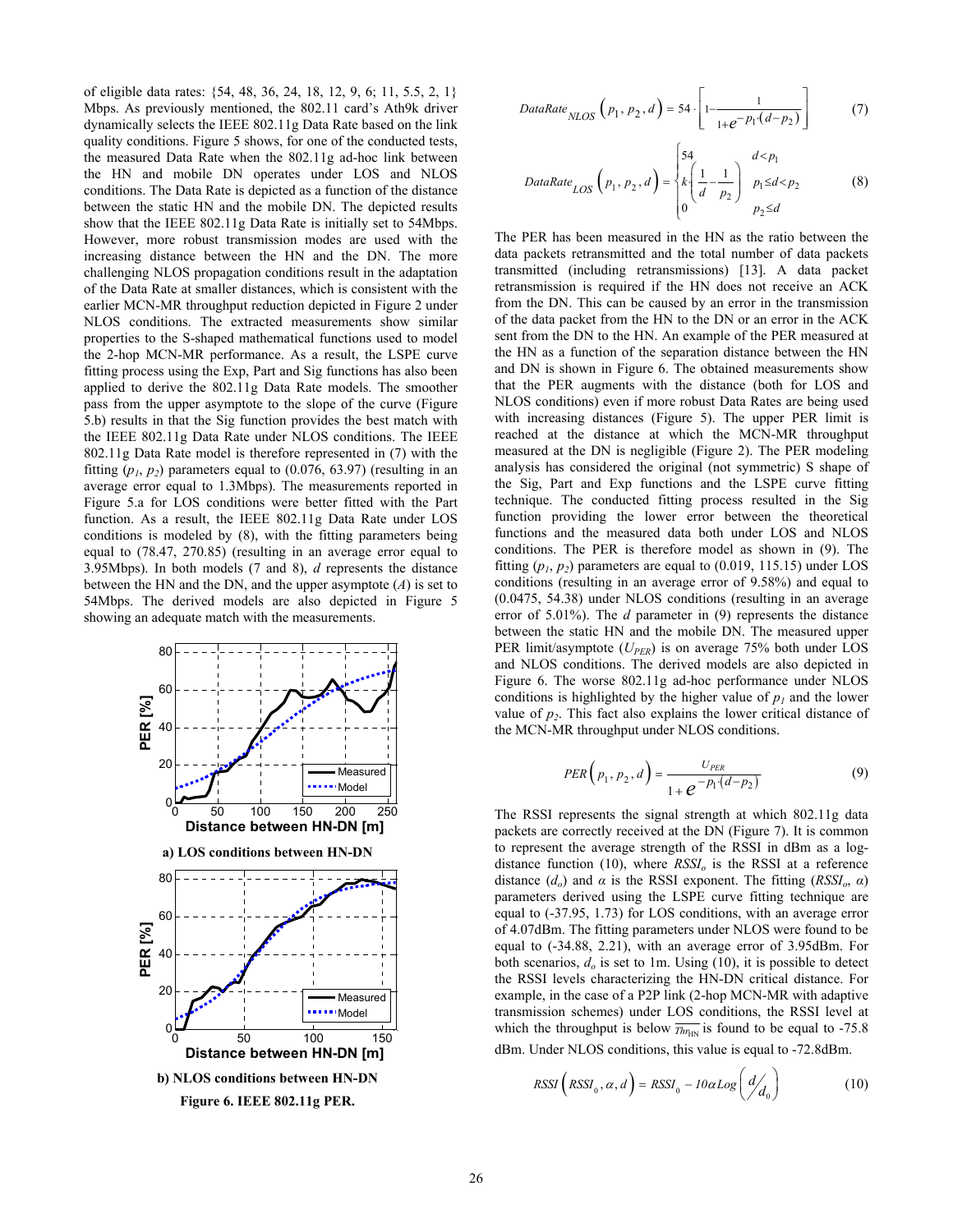

## **5.1 IEEE 802.11g Fixed Transmission Mode**

Using (9) and (10), it is also possible to model the P2P link level communications for a 2-hop MCN-MR connection using 802.11g fixed transmission modes. The resulting model parameters are summarized in Table 3. As it can be appreciated, using the data rate and transmission power configuration (54Mbps-19dBm) results in higher PER values than using the (48Mbps-19dBm) configuration; this is reflected in the higher values of  $U_{PER}$  and  $p_1$ . The use of adaptive schemes for the P2P connection results in lower  $U_{PER}$  and  $p_1$  values. Fixing the transmission power to 19dBm results in that the RSSI fitting parameters do not show significant differences under similar propagation conditions (despite using a different Data Rate). However, the worse NLOS conditions are captured in the RSSI fitting parameters. The comparison with the RSSI fitting parameters obtained with adaptive schemes reveal the higher signal strength levels measured when fixing the transmission power to 19dBm. Although 19dBm is the power limit when using adaptive schemes, the transmission power is dynamically modified based on the link quality conditions.

Table 3. PER and RSSI  $(p_1, p_2)$  parameters with fixed IEEE **802.11g transmission mode and power** 

|             |             | $54Mbps - 19dBm$                        |              | 48Mbps-19dBm                         |              |
|-------------|-------------|-----------------------------------------|--------------|--------------------------------------|--------------|
|             |             | $(p_1, p_2)$                            | <b>Error</b> | $(p_1, p_2)$                         | <b>Error</b> |
| PER         | LOS         | $(0.043, 123.4),$<br>$U_{PER} = 95.2\%$ | 6.4%         | (0.041, 137),<br>$U_{PER} = 91.78\%$ | 6.8%         |
|             | <b>NLOS</b> | $(0.068, 48),$<br>$U_{PER} = 93.24\%$   | 6.7%         | (0.051, 54),<br>$U_{PER} = 88.67\%$  | 7.9%         |
| <b>RSSI</b> | LOS         | $(-30.5, 1.69)$                         | 3.67dBm      | $(-29.9, 1.75)$                      | 3.66dBm      |
|             | <b>NLOS</b> | $(-33.3, 2.17)$                         | 3.88dBm      | $(-34.6, 2)$                         | 3.8dBm       |

# **6. CONCLUSIONS**

This paper has presented the first empirical performance model for 2-hop MCN-MR communications. The proposed model is based on a sigmoid function with the main variables being the average cellular throughput at the hybrid node, and the distance of the P2P ad-hoc link between the hybrid and destination nodes. The conducted study has shown that the model's fitting parameters heavily depend on the LOS or NLOS conditions and the communication settings of the ad-hoc link. The proposed empirical model has been derived using existing cellular (HSDPA rel. 5) and wireless (802.11g) technologies, although extending this model to other cellular technologies could be feasible as long as the MCN-MR performance is upper-bounded by the cellular link. Using the MCN-MR measurements, the paper also reports P2P link-level models derived as function of the distance between communicating nodes. The authors are currently working on extend the measurements and work to model the MCN-MR performance under configurations with an increasing number of hops between source and destination.

# **7. ACKNOWLEDGMENTS**

This work was supported in part by the Spanish Ministry of Economy and Competitiveness and FEDER funds under the project TEC2011-26109, and the Local Government of Valencia with reference ACIF/2010/161. The authors also acknowledge the support of Orange Spain.

# **8. REFERENCES**

- [1] 3GPP TR 36.806 V9.0.0. 2010. Technical Specification Group Radio Access Network; Evolved Universal Terrestrial Radio Access (E-UTRA); Relay architectures for E-UTRA (LTE-Advanced). Mar. 2010 (Release 9).
- [2] Hoymann, C., Wanshi C., Montojo, J., Golitschek, A., Koutsimanis, C., and Xiaodong S. 2012. Relaying operation in 3GPP LTE: challenges and solutions. IEEE Communications Magazine, 50, 2 (Feb. 2012), 156-162. DOI: 10.1109/MCOM.2012.6146495.
- [3] Long, L., and Hossain, E. 2007. Multihop Cellular Networks: Potential Gains, Research Challenges, and a Resource Allocation Framework. IEEE Communications Magazine, 45, 9 (Sept. 2007), 66-73. DOI: 10.1109/MCOM.2007.4342859.
- [4] 3GPP TR 22.803 V12.1.0. 2013. Technical Specification Group Services and System Aspects; Feasibility study for Proximity Services (ProSe). Mar. 2013 (Release 12).
- [5] Wirth, T., Venkatkumar, V., Haustein, T., Schulz, E., and Halfmann, R. LTE-Advanced Relaying for Outdoor Range Extension. 2009. In *Proceedings of the IEEE Vehicular Technology Conference Fall* (Alaska, USA, Sept. 20-23, 2009). DOI: 10.1109/VETECF.2009.5378969.
- [6] Jiansong G., Zhiheng G., Fan R., Liu W., Wang H., Sandlund, K., Liu J., Shen X., and Liu G. LTE In-Band Relay Pototype and Field Measurement. 2012. In *Proceedings of the IEEE Vehicular Technology Conference Spring* (Yokohama, Japan, May 6-9, 2012). DOI: 10.1109/VETECS.2012.6239938.
- [7] Sharma, A., Navda, V., Ramjee, R., Padmanabhan, V.N, and Belding, E. M. 2009. Cool-Tether: energy efficient on-thefly wifi hot-spots using mobile phones. In *Proceedings of the*